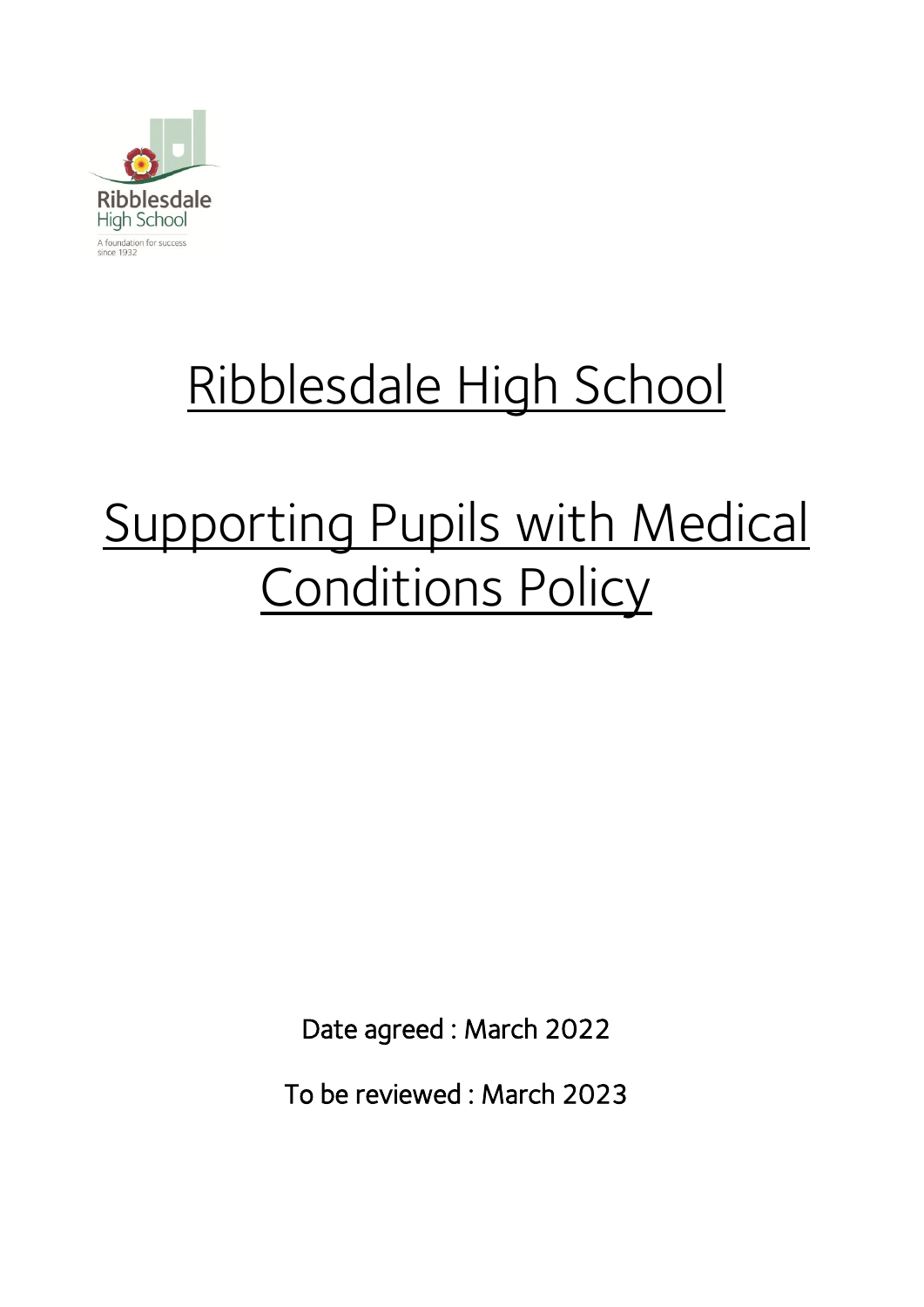## Contents:

Statement of intent

- 1. [Key roles and responsibilities](#page-2-0)
- 2. [Definitions](#page-4-0)
- 3. [Training of staff](#page-4-1)
- 4. [The role of the child](#page-4-2)
- 5. [Individual Healthcare Plans \(IHCPs\)](#page-4-3)
- 6. [Medicines](#page-5-0)
- 7. [Emergencies](#page-5-1)
- 8. [Avoiding unacceptable practice](#page-6-0)
- 9. [Insurance](#page-6-1)
- 10. [Complaints](#page-6-2)
- 11. Appendices
	- 1. Individual healthcare plan implementation procedure
	- 2. Individual healthcare plan template
	- 3. [Parental agreement for a school to administer medicine template](#page-10-0)
	- 4. [Record of medicine administered to an individual child template](#page-11-0)
	- 5. [Record of medicine administered](#page-14-0) to all children
	- 6. Staff training record [administration of medicines](#page-15-0)
	- 7. [Contacting emergency services](#page-16-0)
	- 8. [Model letter inviting parents to contribute to individual healthcare plan development](#page-17-0)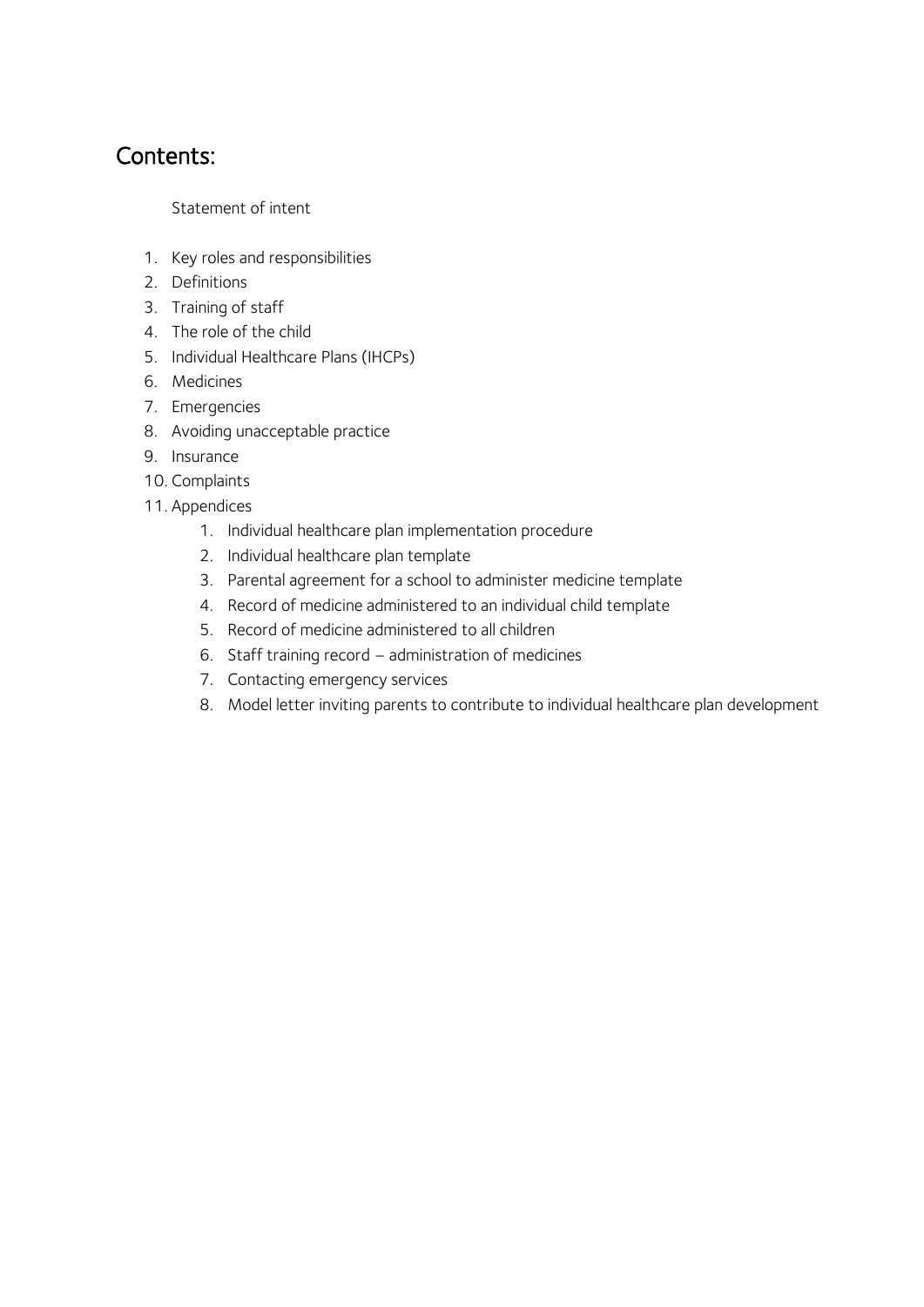#### Statement of intent

The Ribblesdale High School wishes to ensure that pupils with medical conditions receive appropriate care and support at school. This policy has been developed in line with the Department for Education's guidance released in April 2014 – "Supporting pupils at school with medical conditions".

#### <span id="page-2-0"></span>Key roles and responsibilities

#### The Local Authority (LA) is responsible for:

- Promoting cooperation between relevant partners and stakeholders regarding supporting pupils with medical conditions.
- Providing support, advice and guidance to schools and their staff.
- Making alternative arrangements for the education of pupils who need to be out of school for fifteen days or more due to a medical condition.

#### The Governing Body is responsible for:

- The overall implementation of the Supporting Pupils with Medical Conditions Policy and procedures of Ribblesdale High School.
- Ensuring that the Supporting Pupils with Medical Conditions Policy, as written, does not discriminate on any grounds including, but not limited to: ethnicity/national origin, culture, religion, gender, disability or sexual orientation.
- Handling complaints regarding this policy as outlined in the school's Complaints Policy.
- Ensuring that all pupils with medical conditions are able to participate fully in all aspects of school life.
- Ensuring that relevant training provided by the LA is delivered to staff members who take on responsibility to support children with medical conditions.
- Guaranteeing that information and teaching support materials regarding support for pupils with medical conditions are available to members of staff with responsibilities under this policy.
- Keeping written records of any and all medicines administered to [individual pupils](#page-11-0) and [across the](#page-14-0)  [school population.](#page-14-0)
- Ensuring the level of insurance in place reflects the level of risk.

#### The Headteacher is responsible for:

- Overseeing the effective implementation and management of the Supporting Pupils with Medical Conditions Policy and procedures of Ribblesdale High School.
- Ensuring the correct level of insurance is in place for teachers who support pupils in line with this policy.

#### Deputy Headteacher is responsible for: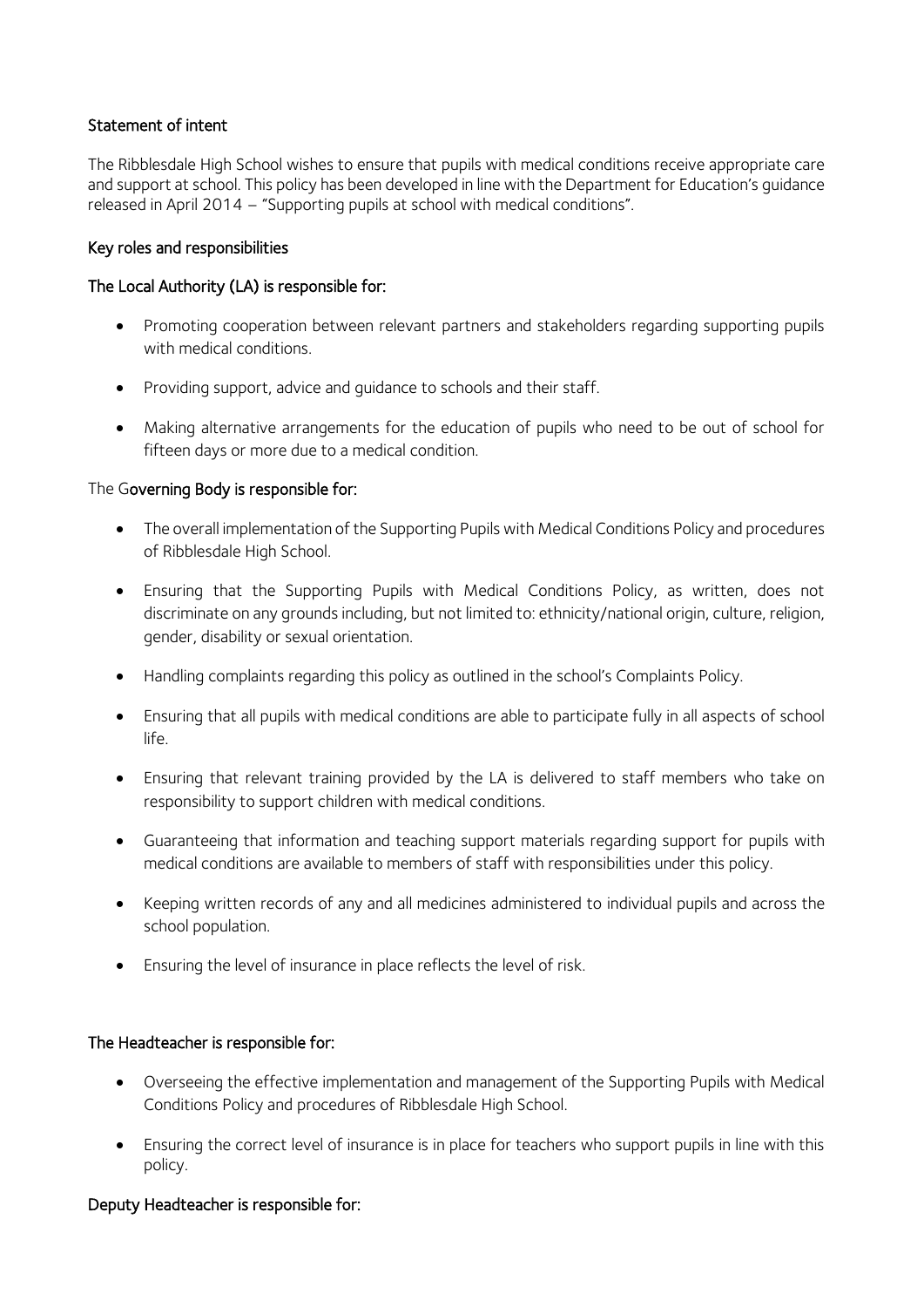- Ensuring the policy is developed effectively with partner agencies.
- Making staff aware of this policy.
- Liaising with healthcare professionals regarding the training required for staff.
- Ensuring a sufficient number of trained members of staff are available to implement the policy and deliver IHCPs in normal, contingency and emergency situations.
- Transitional arrangements between schools in liaison with the transition team.

#### The Student Services Receptionist is responsible for:

- Overseeing day to day procedures when a child has been identified as requiring support in school due to a medical condition.
- Liaising locally with the school nurse and lead clinicians on appropriate support.
- Ensuring all records are up to date and accurate.
- Making staff who need to know aware of a child's medical condition.
- Developing Individual Healthcare Plans (IHCPs).

#### Staff members are responsible for:

- Taking appropriate steps to support children with medical conditions.
- Where necessary, making reasonable adjustments to include pupils with medical conditions into lessons.
- Administering medication, if they have agreed to undertake that responsibility.
- Undertaking training to achieve the necessary competency for supporting pupils with medical conditions, if they have agreed to undertake that responsibility.
- Familiarising themselves with procedures detailing how to respond when they become aware that a pupil with a medical condition needs help.
- The school Educational Visits Coordinator is responsible for all risk assessments related to school visits and activities out of school.

#### First aiders are responsible for:

Providing medical assistance to a sick or injured person until professional medical treatment is available and to request the help of medical professionals where appropriate.

#### Parents and carers are responsible for:

- Keeping the school informed about any changes to their child/children's health.
- Completing a [parental agreement for school to administer medicine](#page-10-0) form before bringing medication into school.
- Providing the school with the medication their child requires and keeping it up to date.
- Collecting any leftover medicine at the end of the course or year.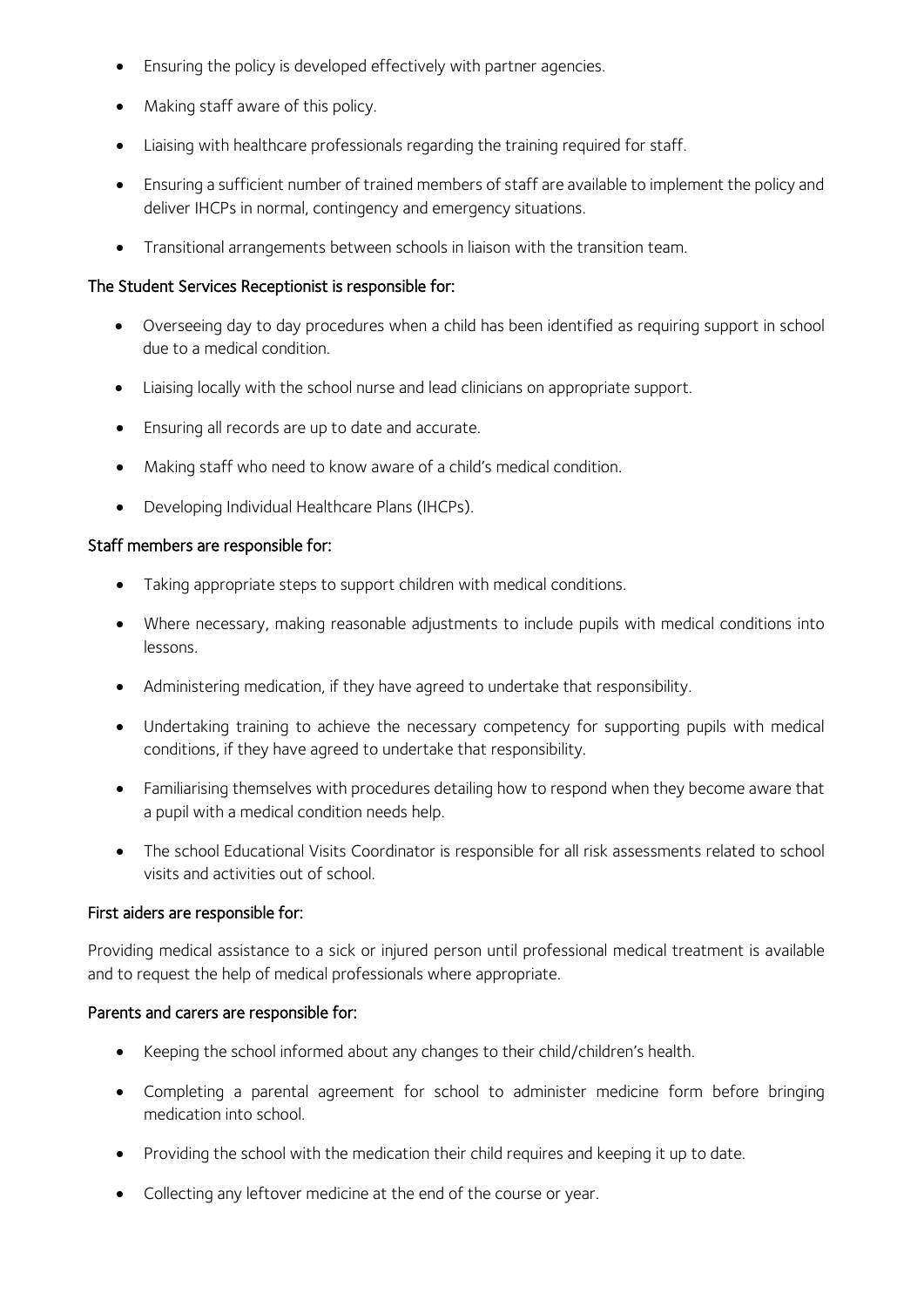- Discussing medications with their child/children prior to requesting that a staff member administers the medication.
- Where necessary, developing an Individual Healthcare Plan (IHCP) for their child in collaboration with the school nurse, school staff members and healthcare professionals.

#### <span id="page-4-0"></span>**Definitions**

- "Medication" is defined as any prescribed or over the counter medicine.
- "Prescription medication" is defined as any drug or device prescribed by a doctor.
- A "staff member" is defined as any member of staff employed at Ribblesdale High School.

#### <span id="page-4-1"></span>Training of staff

- Teachers and support staff will receive relevant training on the Supporting Pupils with Medical Conditions Policy depending on their specific role in school.
- Teachers and support staff will receive general and where relevant specific and regular and ongoing training as part of their development.
- The lead for training provision is the Assistant School Business Manager who will keep a record of training undertaken and a list of teachers qualified to undertake responsibilities under this policy.
- No staff member may administer drugs by injection unless they have received training in this responsibility

#### <span id="page-4-2"></span>The role of the child

- Children who are competent will be encouraged to take responsibility for managing their own medicines and procedures.
- Where possible, pupils will be allowed to carry their own medicines and devices. Where this is not possible, their medicines will be located in Student Services.
- If pupils refuse to take medication or to carry out a necessary procedure, parents will be informed so that alternative options can be explored.
- Where appropriate, pupils will be encouraged to take their own medication under the supervision of a teacher.

#### <span id="page-4-3"></span>Individual Healthcare Plans (IHCPs)

- Where necessary, an Individual Healthcare Plan (IHCP) will be developed in collaboration with the pupil, parents/carers, Services Receptionist, Special Educational Needs Coordinator (in cases where there are also Special Needs other than medical needs) and medical professionals.
- IHCPs will be easily accessible, in Student Services / The Hub, and on Teams whilst preserving confidentiality. Once completed they will be issued to all relevant stakeholders.
- IHCPs will be reviewed at least annually or when a child's medical circumstances change, whichever is sooner. This will be actioned by the Student Services Receptionist.
- Where a pupil has an Education, Health and Care plan or special needs statement, the IHCP will be linked to it or become part of it and the SENDCO will lead on case management.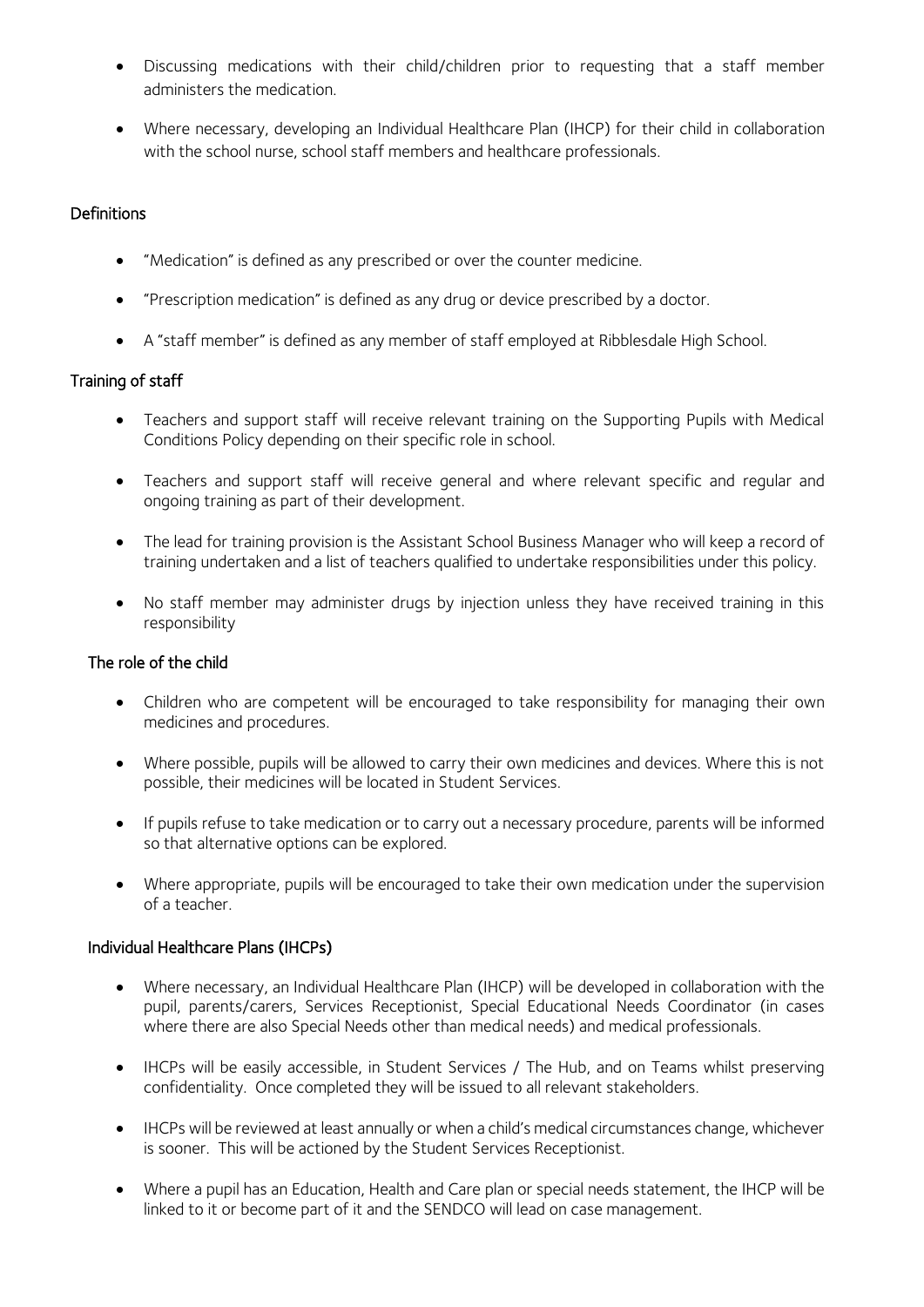• Where a child is returning from a period of hospital education or alternative provision or home tuition, we will work with the LA and education provider to ensure that the IHCP identifies the support the child needs to reintegrate.

#### <span id="page-5-0"></span>**Medicines**

- Where possible, it is preferable for medicines to be prescribed in frequencies that allow the pupil to take them outside of school hours.
- If this is not possible, prior to staff members administering any medication, the parents/carers of the child must complete and sign [a parental agreement for a school to administer medicine](#page-10-0) form.
- No child will be given any prescription or non-prescription medicines without written parental consent except in exceptional circumstances.
- Where a pupil is prescribed medication without their parents'/carers' knowledge, every effort will be made to encourage the pupil to involve their parents while respecting their right to confidentiality.
- No child under 16 years of age will be given medication containing aspirin without a doctor's prescription.
- Medicines MUST be in date, labelled, and provided in the original container (except in the case of insulin which may come in a pen or pump) with dosage instructions. Medicines which do not meet these criteria will not be administered.
- Controlled drugs may only be taken on school premises by the individual to whom they have been prescribed. Passing such drugs to others is an offence which will be dealt with under our Drugs Education and Incident Management Policy.
- Medications will be stored in Student Services and in exceptional circumstances the Learning Centre. Non-emergency medication will be stored in a locked cupboard. Emergency medication, which cannot be locked away for safety reasons, will be stored in a clearly labelled cupboard in an area of Student Services with restricted access to pupils.
- Any medications left over at the end of the course will be returned to the child's parents.
- Written records will be kept of any medication administered to children.
- Pupils will never be prevented from accessing their medication unless it is deemed unsafe to do so.
- Ribblesdale High School cannot be held responsible for side effects that occur when medication is taken correctly.

#### <span id="page-5-1"></span>Emergencies / Pupils sent home / Injured pupils

- Medical emergencies will be dealt with under the school's emergency procedures.
- Parents must be available to collect pupils in the case of serious illness or injury.
- Where an Individual Healthcare Plan (IHCP) is in place, it should detail:
	- o What constitutes an emergency.
	- o What to do in an emergency.
- Pupils will be briefed in general terms of what to do in an emergency e.g. telling a teacher immediately if symptoms are identified.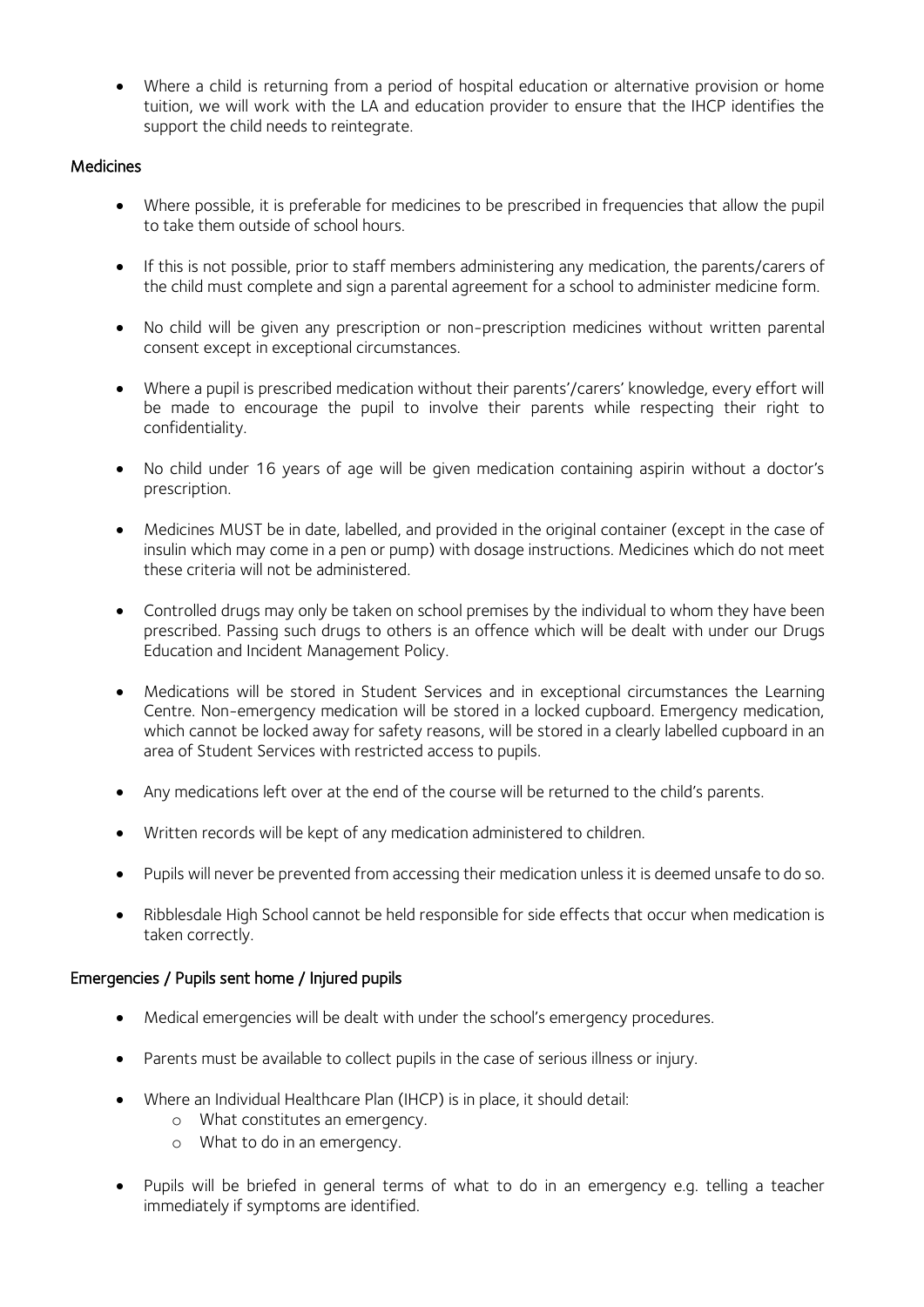- If a pupil needs to be taken to hospital, a member of staff will remain with the child until their parents arrive.
- A pupil who presents as ill at Student Services and needs to go home must be collected by parents.
- Where pupils have been involved in an accident and claim they are in considerable pain, even where there is no visible evidence of injury, advice from parents will be sought in order to consider the correct course of action.
- Hot / cold compresses must be available in Student Services for emergencies. Therefore, pupils should remain in Student Services whilst they require one. Small bags of ice in a plastic bag can be taken away as an alternative.

#### <span id="page-6-0"></span>Avoiding unacceptable practice

Ribblesdale High School understands that the following behaviour is unacceptable:

- Assuming that pupils with the same condition require the same treatment.
- Ignoring the views of the pupil and/or their parents.
- Ignoring medical evidence or opinion.
- Sending pupils home frequently or preventing them from taking part in activities at school.
- Sending the pupil to Student Services alone if they become seriously ill or injured.
- Penalising pupils with medical conditions for their attendance record where there is evidence that the absences relate to their condition.
- Making parents feel obliged or forcing parents to attend school to administer medication or provide medical support, including toilet issues.
- Creating barriers to children participating in school life, including school trips.
- Refusing to allow pupils to eat, drink or use the toilet when they need to in order to manage their condition.

#### <span id="page-6-1"></span>Insurance

- Teachers who undertake responsibilities within this policy are covered by the school's insurance.
- Full written insurance policy documents are available to be viewed by members of staff who are providing support to pupils with medical conditions. Those who wish to see the documents should contact the School Business Manager.

#### <span id="page-6-2"></span>**Complaints**

• The details of how to make a complaint can be found in the Complaints Policy.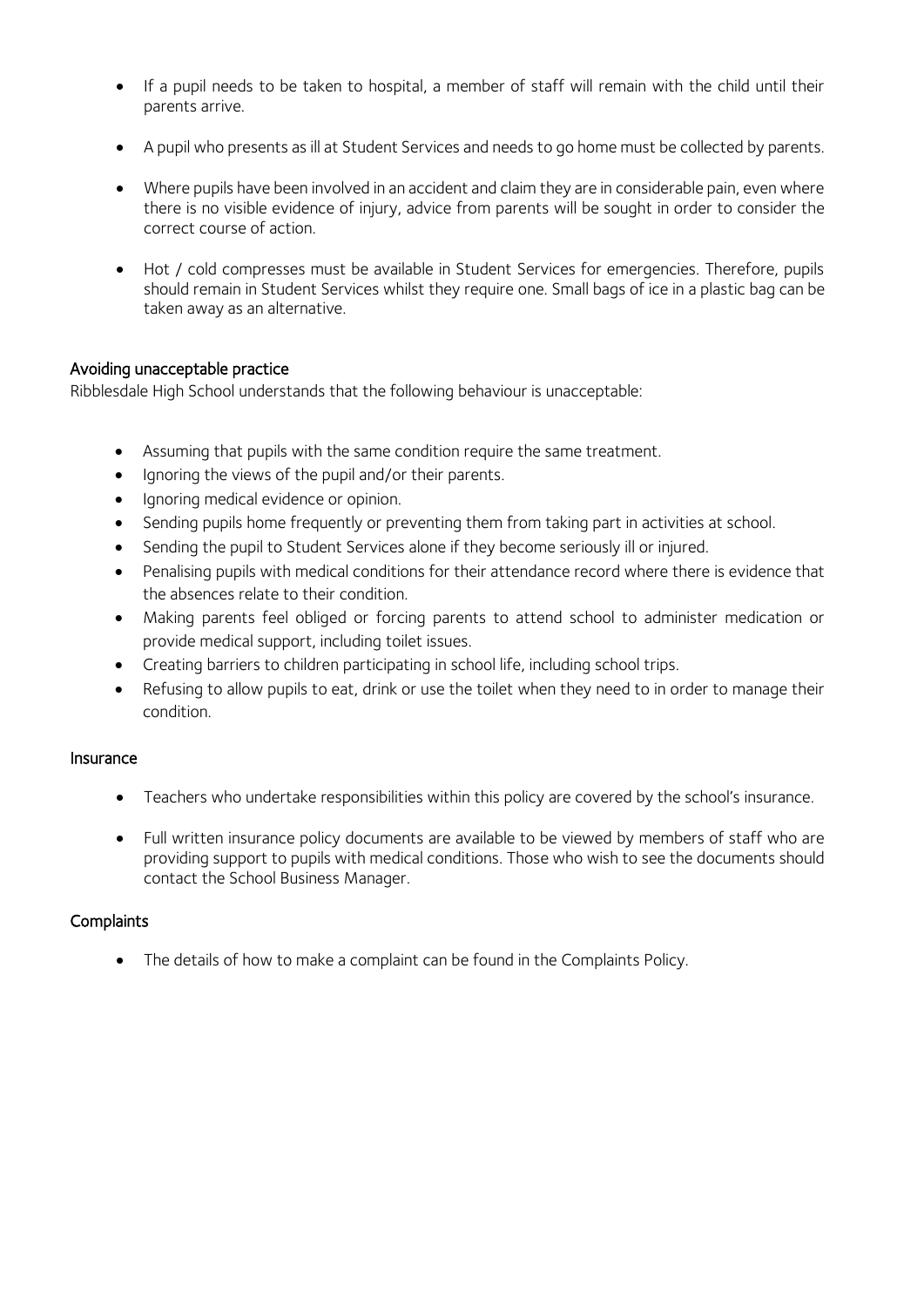#### Appendix 1 - Individual healthcare plan implementation procedure

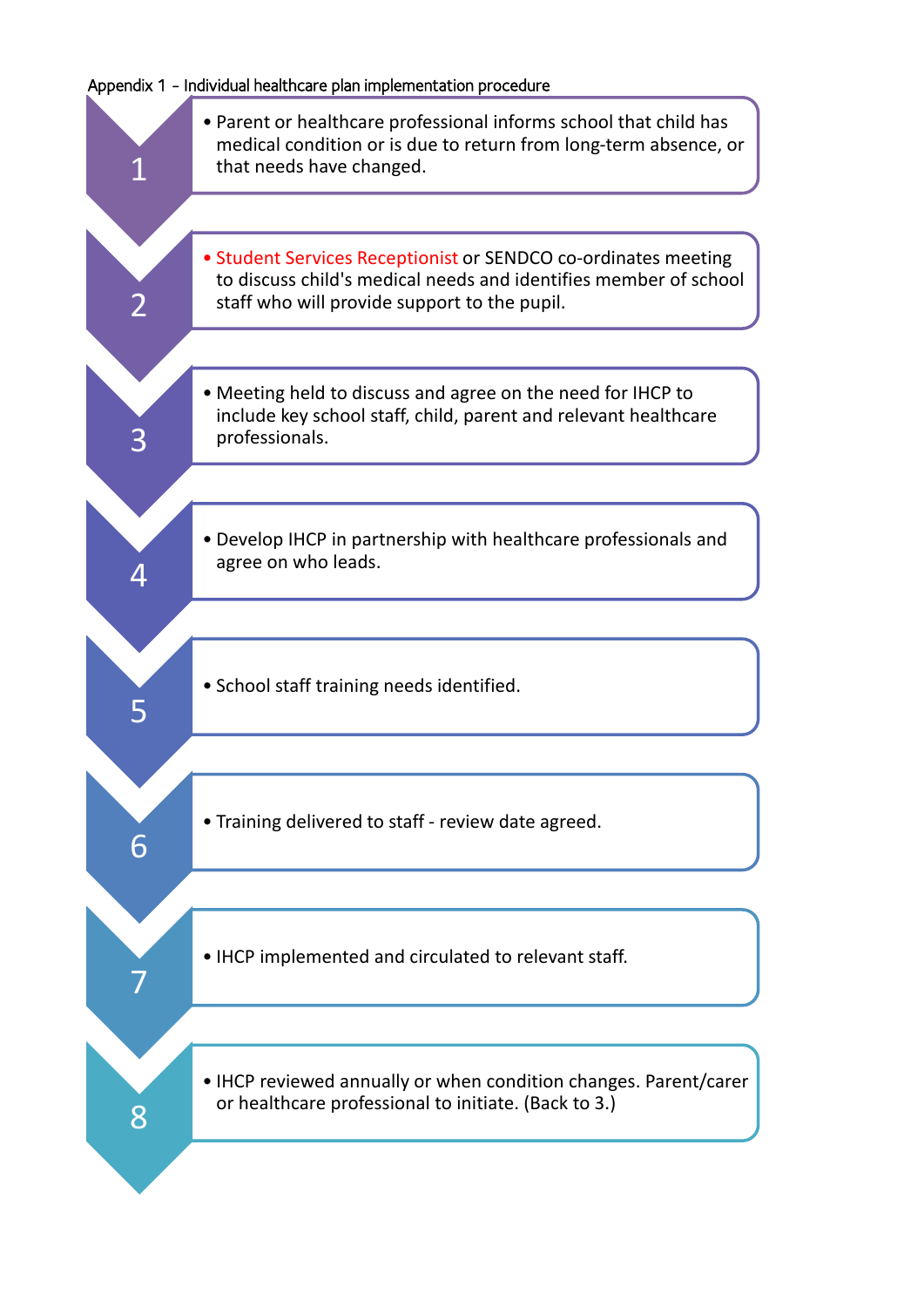| Ribblesdale High School Individual Health Care Plan         |                                                                                                         |
|-------------------------------------------------------------|---------------------------------------------------------------------------------------------------------|
| Child's name                                                |                                                                                                         |
| Tutor group                                                 |                                                                                                         |
| Date of birth                                               |                                                                                                         |
| Child's address                                             |                                                                                                         |
| Medical diagnosis or condition                              |                                                                                                         |
| Date                                                        |                                                                                                         |
| Review date                                                 |                                                                                                         |
| <b>Family Contact Information</b>                           |                                                                                                         |
| Name                                                        |                                                                                                         |
| Phone no. (work)                                            |                                                                                                         |
| (home)                                                      |                                                                                                         |
| (mobile)                                                    |                                                                                                         |
| Name                                                        |                                                                                                         |
| Relationship to child                                       |                                                                                                         |
| Phone no. (work)                                            |                                                                                                         |
| (home)                                                      |                                                                                                         |
| (mobile)                                                    |                                                                                                         |
| Clinic/Hospital Contact                                     |                                                                                                         |
| Name / Practice                                             |                                                                                                         |
| Phone no.                                                   |                                                                                                         |
| G.P.                                                        |                                                                                                         |
| Name                                                        |                                                                                                         |
| Phone no.                                                   |                                                                                                         |
|                                                             |                                                                                                         |
| Who is responsible for providing support in<br>school       |                                                                                                         |
| equipment or devices, environmental issues etc.             | Describe medical needs and give details of child's symptoms, triggers, signs, treatments, facilities,   |
|                                                             |                                                                                                         |
| administered by/self-administered with/without supervision. | Name of medication, dose, method of administration, when to be taken, side effects, contra-indications, |
|                                                             |                                                                                                         |
| Daily care requirements                                     |                                                                                                         |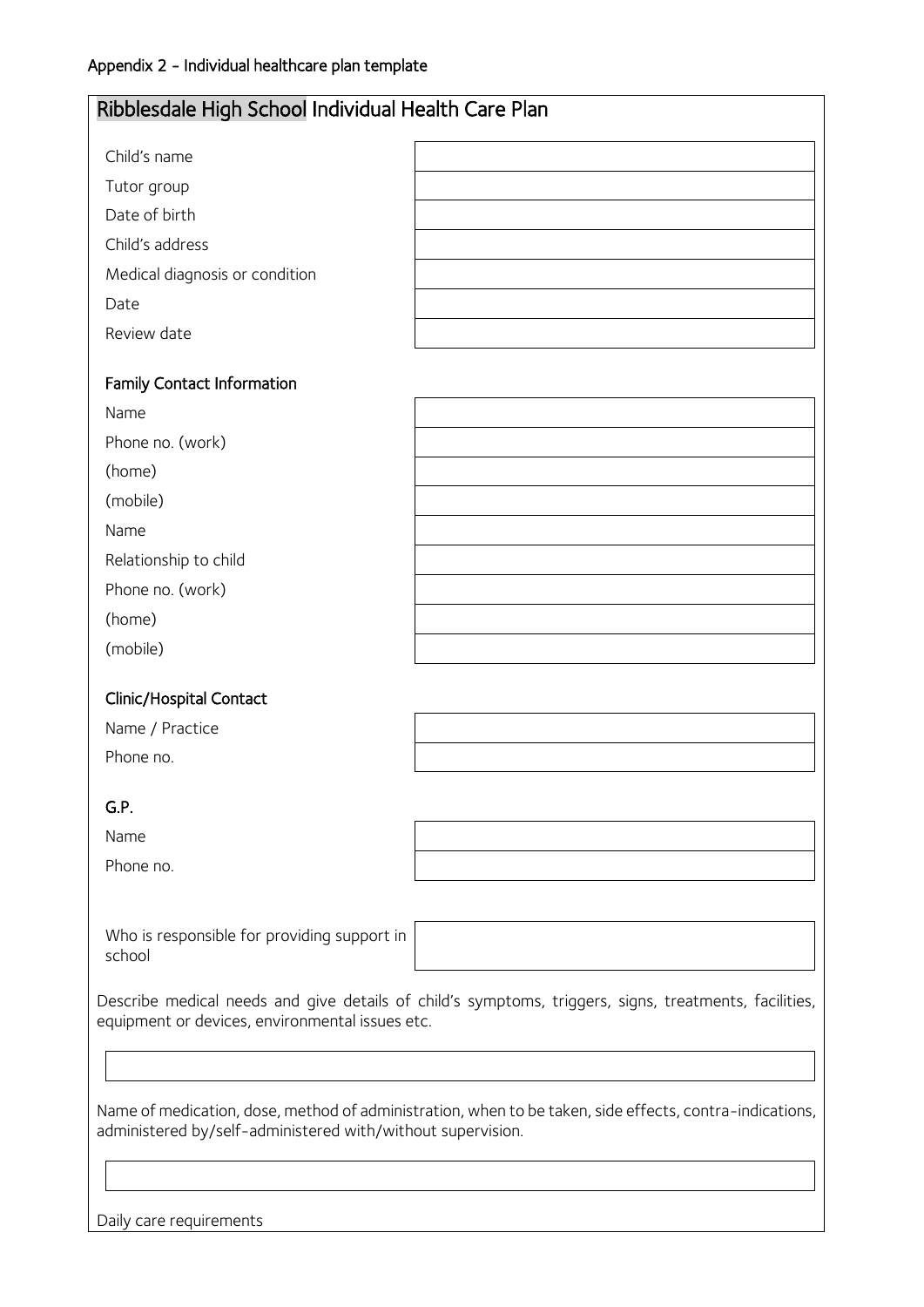Specific support for the pupil's educational, social and emotional needs

Arrangements for school visits/trips etc.

Other information

Describe what constitutes an emergency, and the action to take if this occurs

Who is responsible in an emergency (state if different for off-site activities)

Plan developed with

Staff training needed/undertaken – who, what, when

Form copied to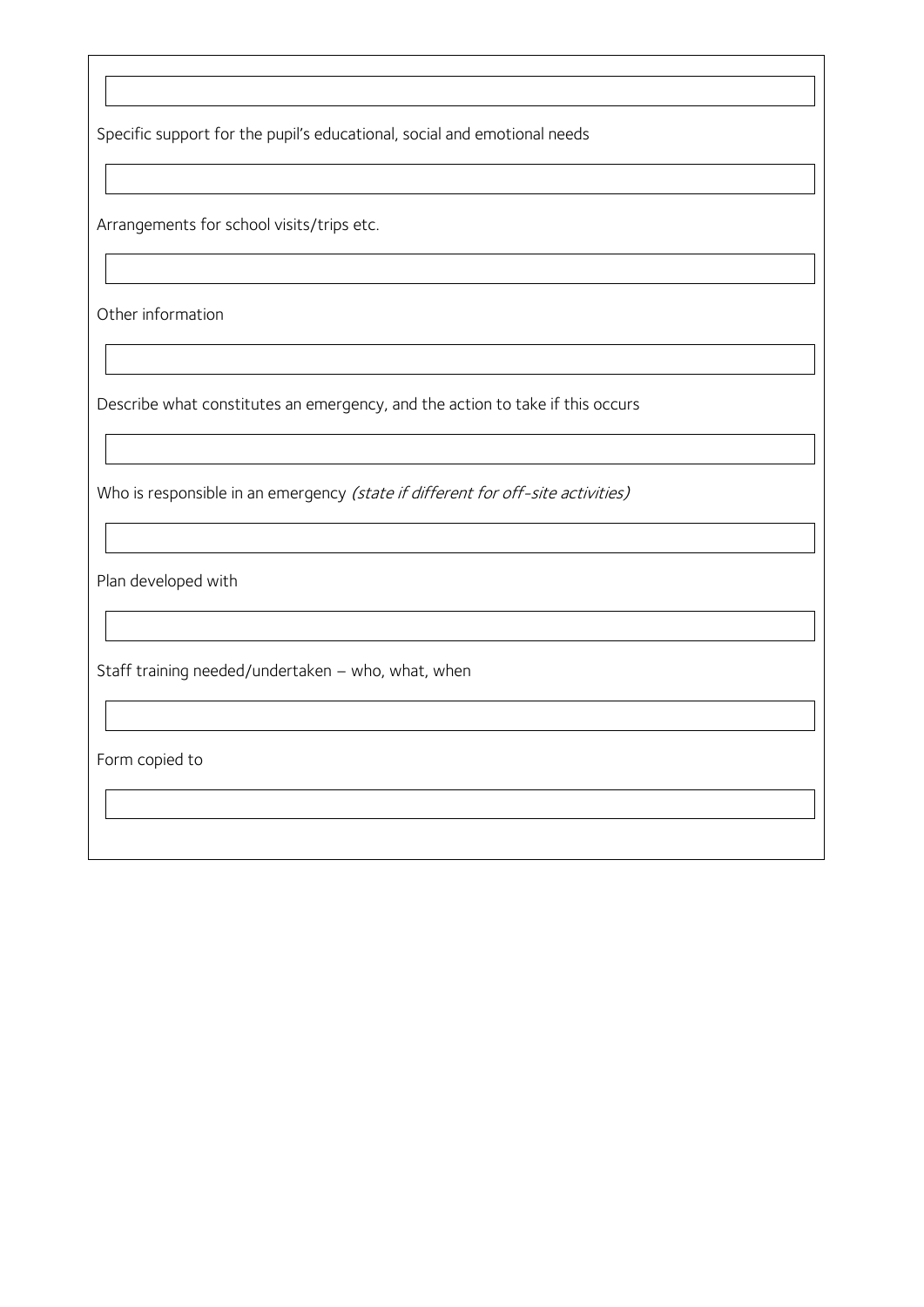### <span id="page-10-0"></span>Appendix 3 - Parental agreement for a school to administer medicine template

The school will not give your child medicine unless you complete and sign this form, and the school has a policy that the staff can administer medicine.

## Ribblesdale High School medicine administering form

|  | Date for review to be initiated by |  |
|--|------------------------------------|--|
|  |                                    |  |

Name of child

Date of birth

Tutor group

Medical condition or illness

### Medicine

Name/type of medicine (as described on the container)

Expiry date

Dosage and method

Timing

Special precautions/other instructions

Are there any side effects that the school/setting needs to know about?

Self-administration – y/n

Procedures to take in an emergency

## NB: Medicines must be in the original container as dispensed by the pharmacy

## Contact Details

Name

Daytime telephone no.

Relationship to child

Address

| I understand that I must deliver the |  |  |  |
|--------------------------------------|--|--|--|
| medicine personally to               |  |  |  |

e Student Services Receptionist

The above information is, to the best of my knowledge, accurate at the time of writing and I give consent to school/setting staff administering medicine in accordance with the school/setting policy. I will inform the school/setting immediately, in writing, if there is any change in dosage or frequency of the medication or if the medicine is stopped.

 $Signature(s)$  Date  $Datatree(s)$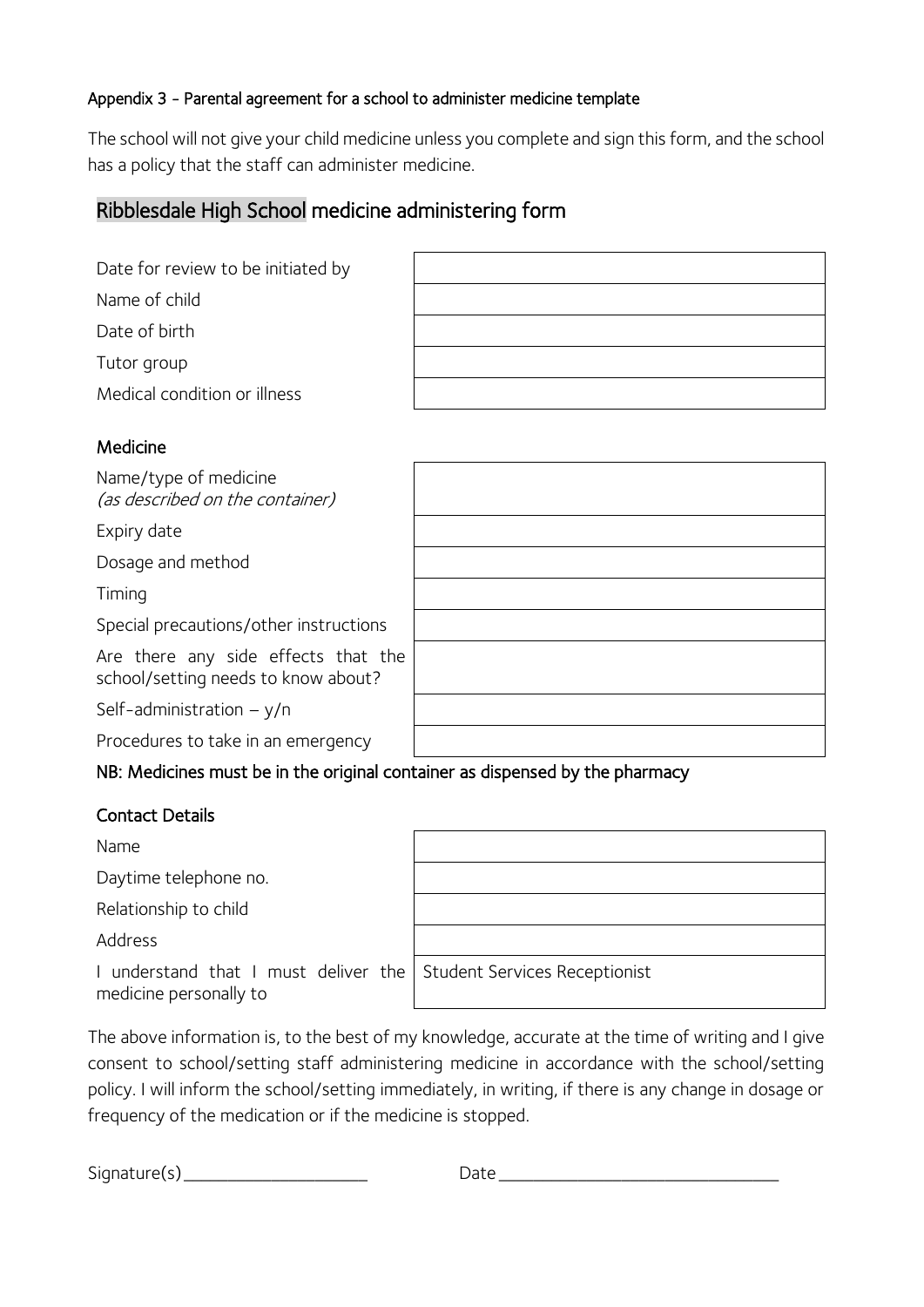#### <span id="page-11-0"></span>Appendix 4 - Record of medicine administered to an individual child template

## Ribblesdale High School record of medicine administered to an individual child

| Name of child                    |  |  |  |
|----------------------------------|--|--|--|
| Date medicine provided by parent |  |  |  |
| Tutor group                      |  |  |  |
| Quantity received                |  |  |  |
| Name and strength of medicine    |  |  |  |
| Expiry date                      |  |  |  |
| Quantity returned                |  |  |  |
| Dose and frequency of medicine   |  |  |  |
|                                  |  |  |  |
| Staff signature                  |  |  |  |
|                                  |  |  |  |
|                                  |  |  |  |
| Date                             |  |  |  |
| Time given                       |  |  |  |
| Dose given                       |  |  |  |
| Name of member of staff          |  |  |  |
| Staff initials                   |  |  |  |
|                                  |  |  |  |
| Date                             |  |  |  |
| Time given                       |  |  |  |
| Dose given                       |  |  |  |

Name of member of staff

Staff initials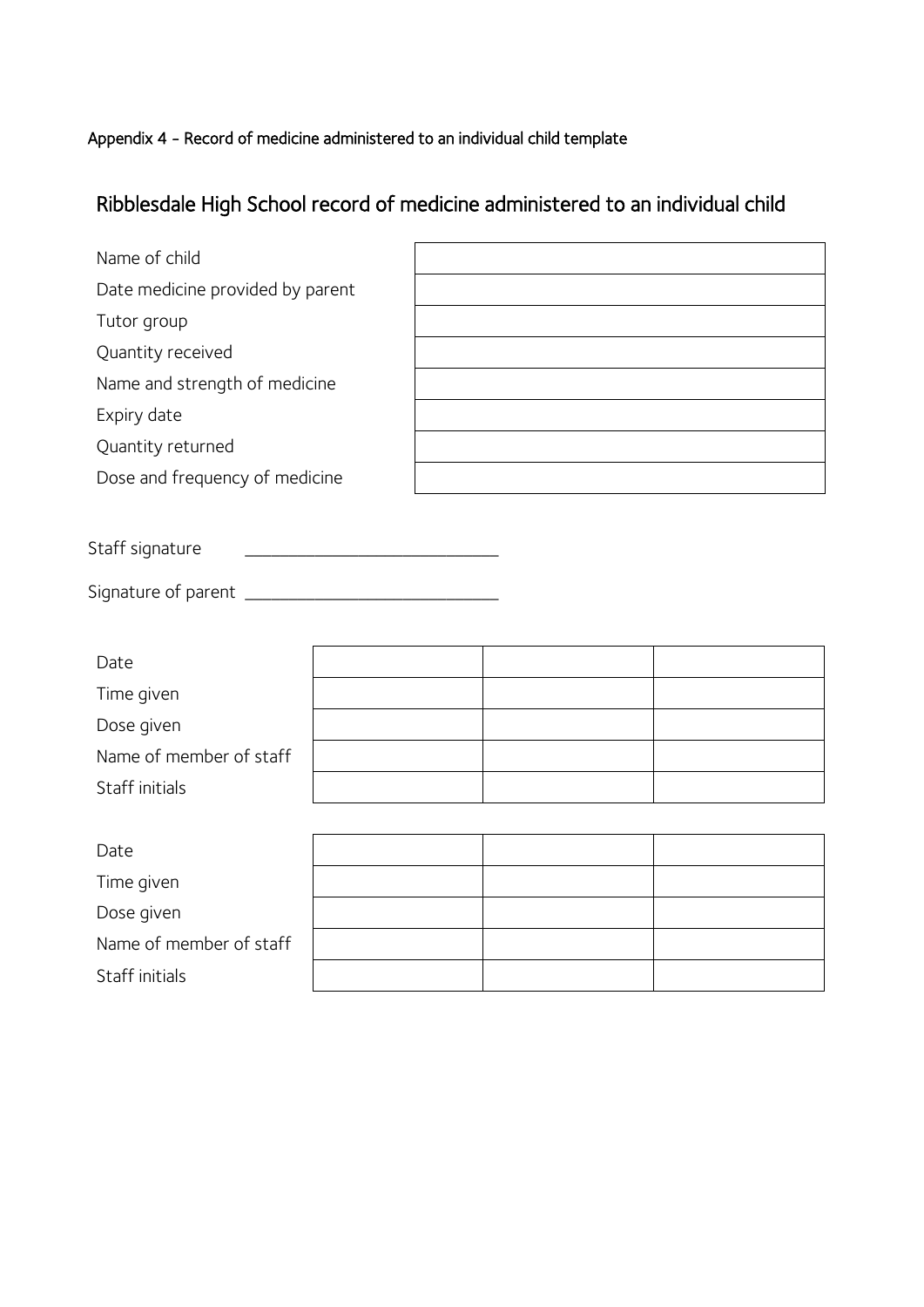| Date                    |  |  |
|-------------------------|--|--|
| Time given              |  |  |
| Dose given              |  |  |
| Name of member of staff |  |  |
| Staff initials          |  |  |
|                         |  |  |
| Date                    |  |  |
| Time given              |  |  |
| Dose given              |  |  |
| Name of member of staff |  |  |
| Staff initials          |  |  |
|                         |  |  |
| Date                    |  |  |
| Time given              |  |  |
| Dose given              |  |  |
| Name of member of staff |  |  |
| Staff initials          |  |  |
|                         |  |  |
| Date                    |  |  |
| Time given              |  |  |
| Dose given              |  |  |
| Name of member of staff |  |  |
| Staff initials          |  |  |
|                         |  |  |
| Date                    |  |  |
| Time given              |  |  |
| Dose given              |  |  |
| Name of member of staff |  |  |
| Staff initials          |  |  |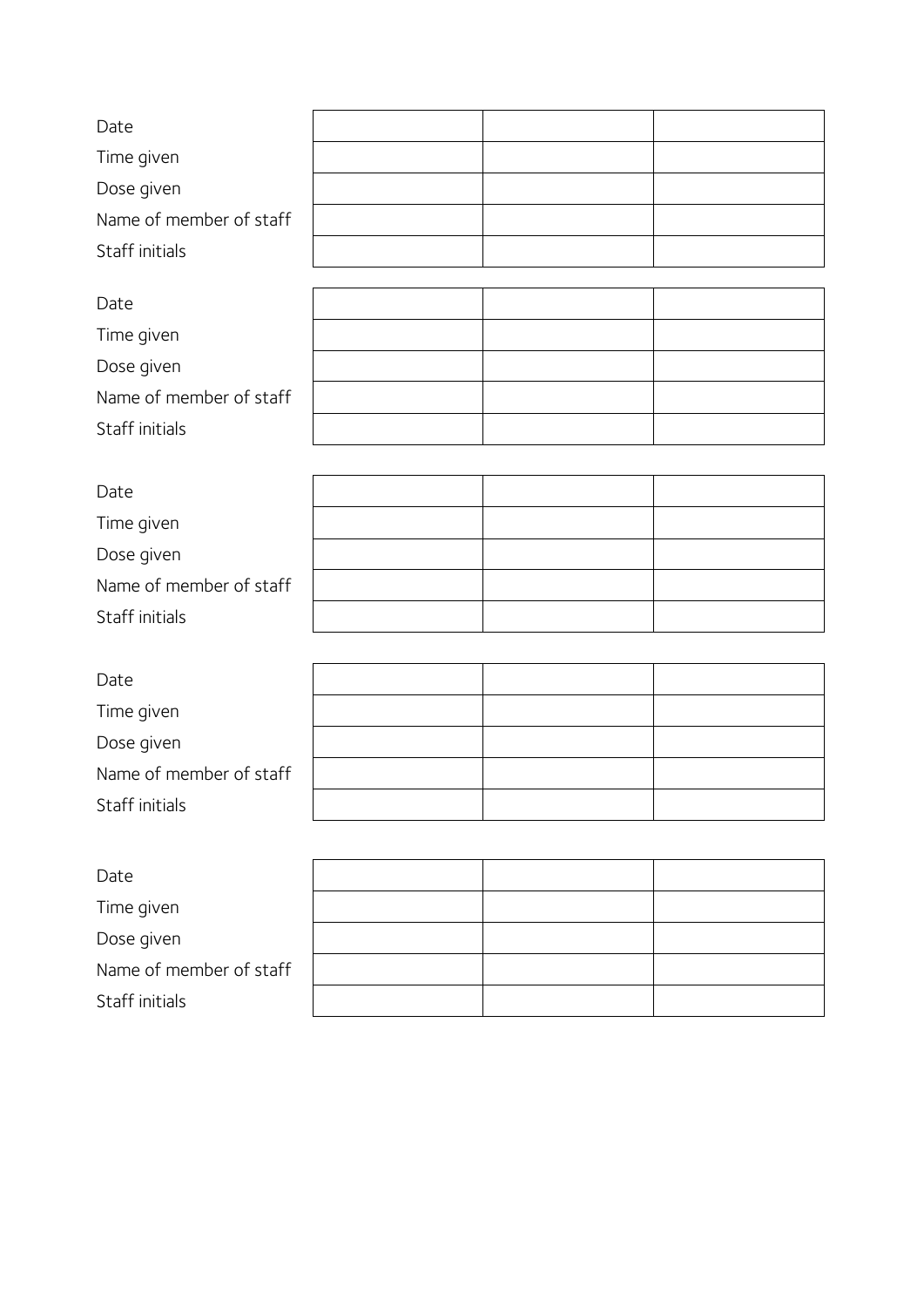| Date                    |  |  |
|-------------------------|--|--|
| Time given              |  |  |
| Dose given              |  |  |
| Name of member of staff |  |  |
| Staff initials          |  |  |
|                         |  |  |

| Date                    |  |  |
|-------------------------|--|--|
| Time given              |  |  |
| Dose given              |  |  |
| Name of member of staff |  |  |
| Staff initials          |  |  |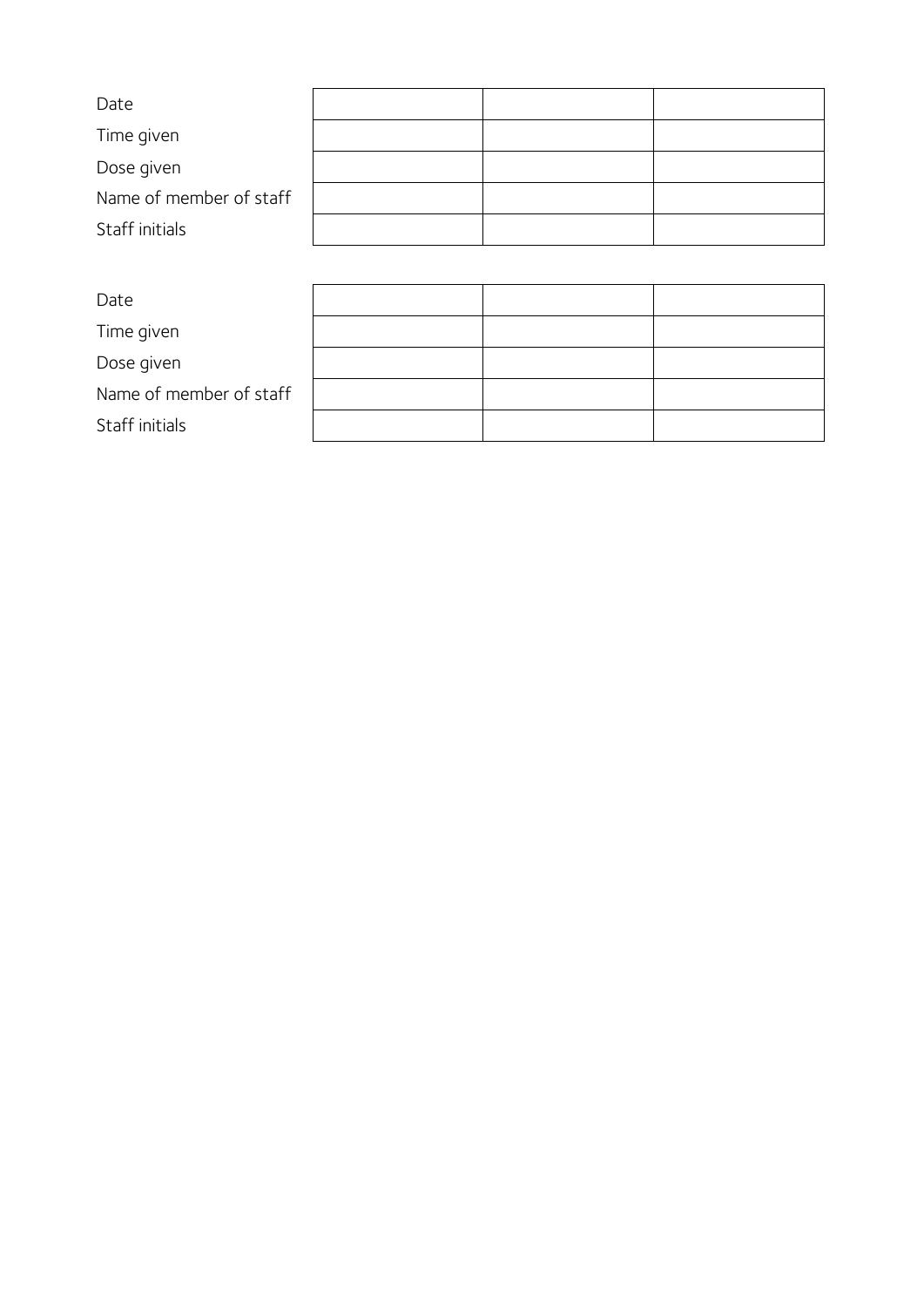| Ribblesdale High School |
|-------------------------|
|-------------------------|

<span id="page-14-0"></span>

| DATE | CHILD'S NAME | <b>TIME</b> | NAME<br><b>MEDICINE</b> | OF | DOSE GIVEN | ANY REACTIONS | SIGNATURE OF STAFF | PRINT NAME | PARENTAL<br>PERMISSION<br>GAINED |
|------|--------------|-------------|-------------------------|----|------------|---------------|--------------------|------------|----------------------------------|
|      |              |             |                         |    |            |               |                    |            |                                  |
|      |              |             |                         |    |            |               |                    |            |                                  |
|      |              |             |                         |    |            |               |                    |            |                                  |
|      |              |             |                         |    |            |               |                    |            |                                  |
|      |              |             |                         |    |            |               |                    |            |                                  |
|      |              |             |                         |    |            |               |                    |            |                                  |
|      |              |             |                         |    |            |               |                    |            |                                  |
|      |              |             |                         |    |            |               |                    |            |                                  |
|      |              |             |                         |    |            |               |                    |            |                                  |
|      |              |             |                         |    |            |               |                    |            |                                  |
|      |              |             |                         |    |            |               |                    |            |                                  |
|      |              |             |                         |    |            |               |                    |            |                                  |
|      |              |             |                         |    |            |               |                    |            |                                  |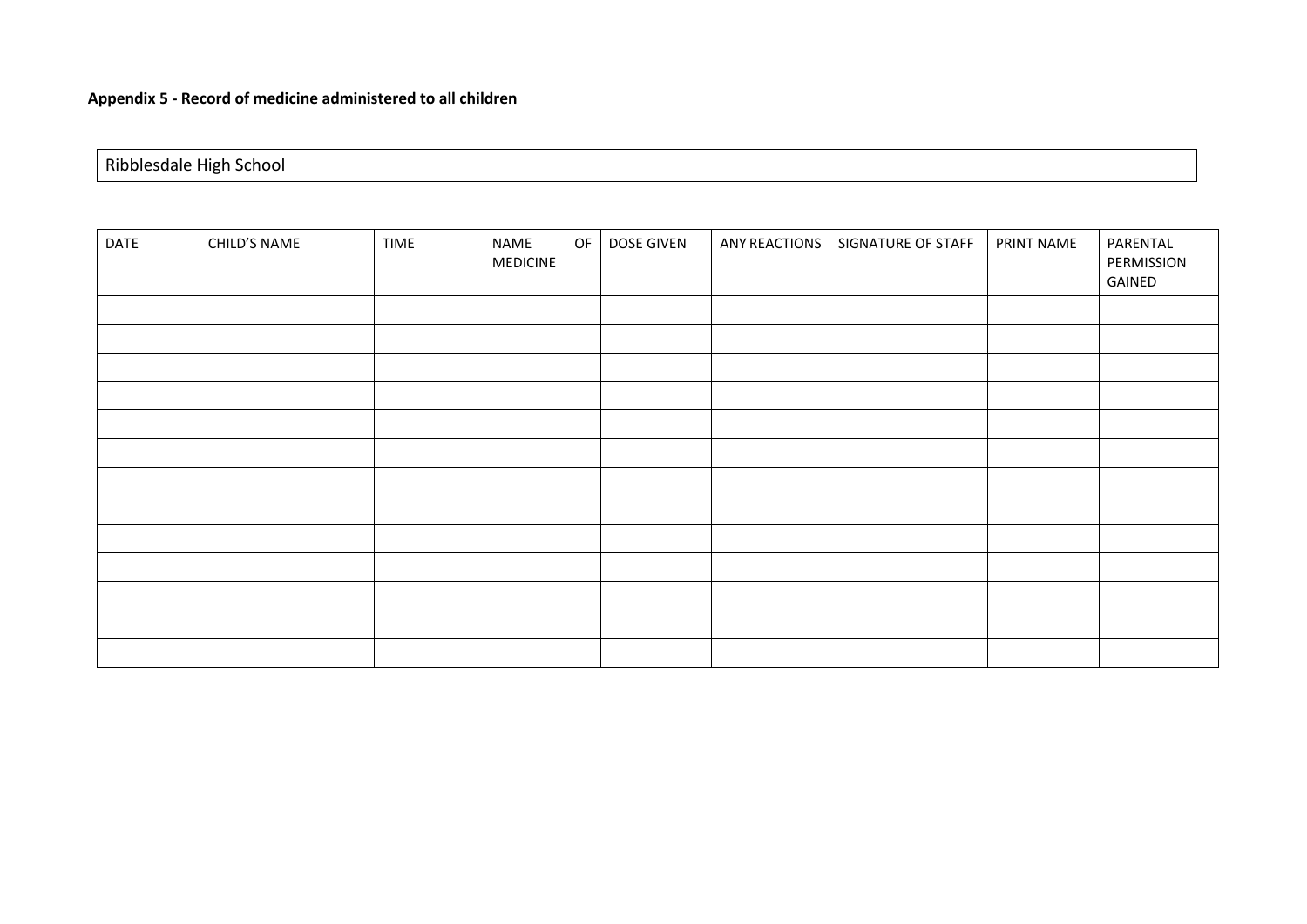#### **Appendix 6 - Staff training record – administration of medicines**

<span id="page-15-0"></span>

| Name of school/setting:     |  |
|-----------------------------|--|
| Name:                       |  |
| Type of training received:  |  |
| Date of training completed: |  |
| Training provided by:       |  |
| Profession and title:       |  |
|                             |  |

I confirm that \_\_\_\_\_\_\_\_\_\_\_\_\_\_\_\_\_\_\_\_\_\_\_ has received the training detailed above and is competent to carry out any necessary treatment. I recommend that the training is updated by

Trainer's signature \_\_\_\_\_\_\_\_\_\_\_\_\_\_\_\_\_\_\_\_\_\_\_\_\_\_\_\_\_\_\_\_

Date \_\_\_\_\_\_\_\_\_\_\_\_\_\_\_\_\_\_

 $\mathcal{L}_\text{max}$  and  $\mathcal{L}_\text{max}$  and  $\mathcal{L}_\text{max}$ 

**I confirm that I have received the training detailed above.**

Staff signature \_\_\_\_\_\_\_\_\_\_\_\_\_\_\_\_\_\_\_\_\_\_\_\_\_\_\_\_\_\_\_\_

Date \_\_\_\_\_\_\_\_\_\_\_\_\_\_\_\_\_\_

Suggested review date \_\_\_\_\_\_\_\_\_\_\_\_\_\_\_\_\_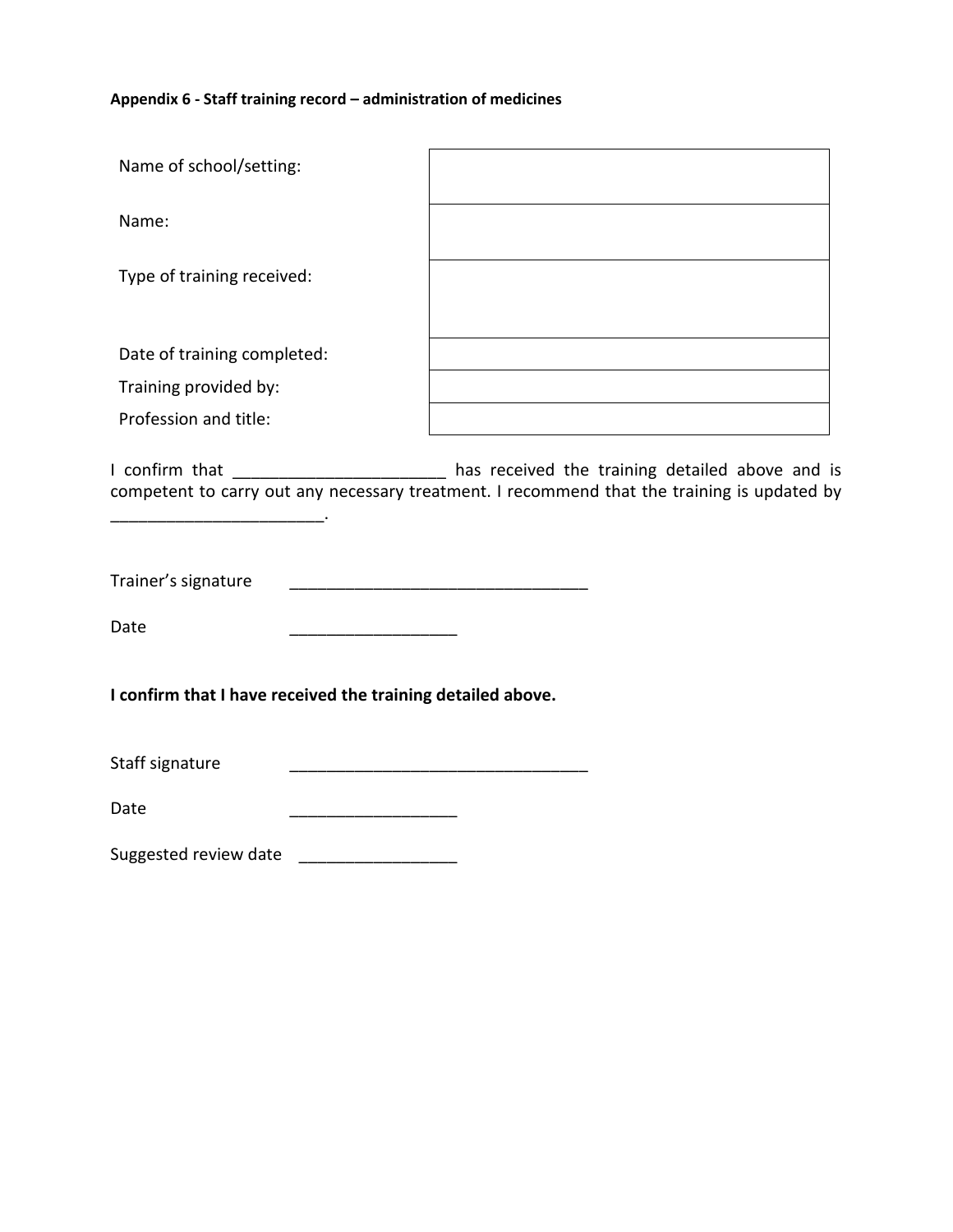<span id="page-16-0"></span>**Request an ambulance - dial 999, ask for an ambulance and be ready with the information below.**

**Speak clearly and slowly and be ready to repeat information if asked.**

- Your telephone number **01200 422563**
- Your name.
- Your location as follows: **Ribblesdale High School, Queens Road, Clitheroe, BB7 1EJ**
- The exact location of the patient within the school.
- The name of the child and a brief description of their symptoms.
- The best entrance to use and state that the crew will be met and taken to the patient.

Put a completed copy of this form by the phone.